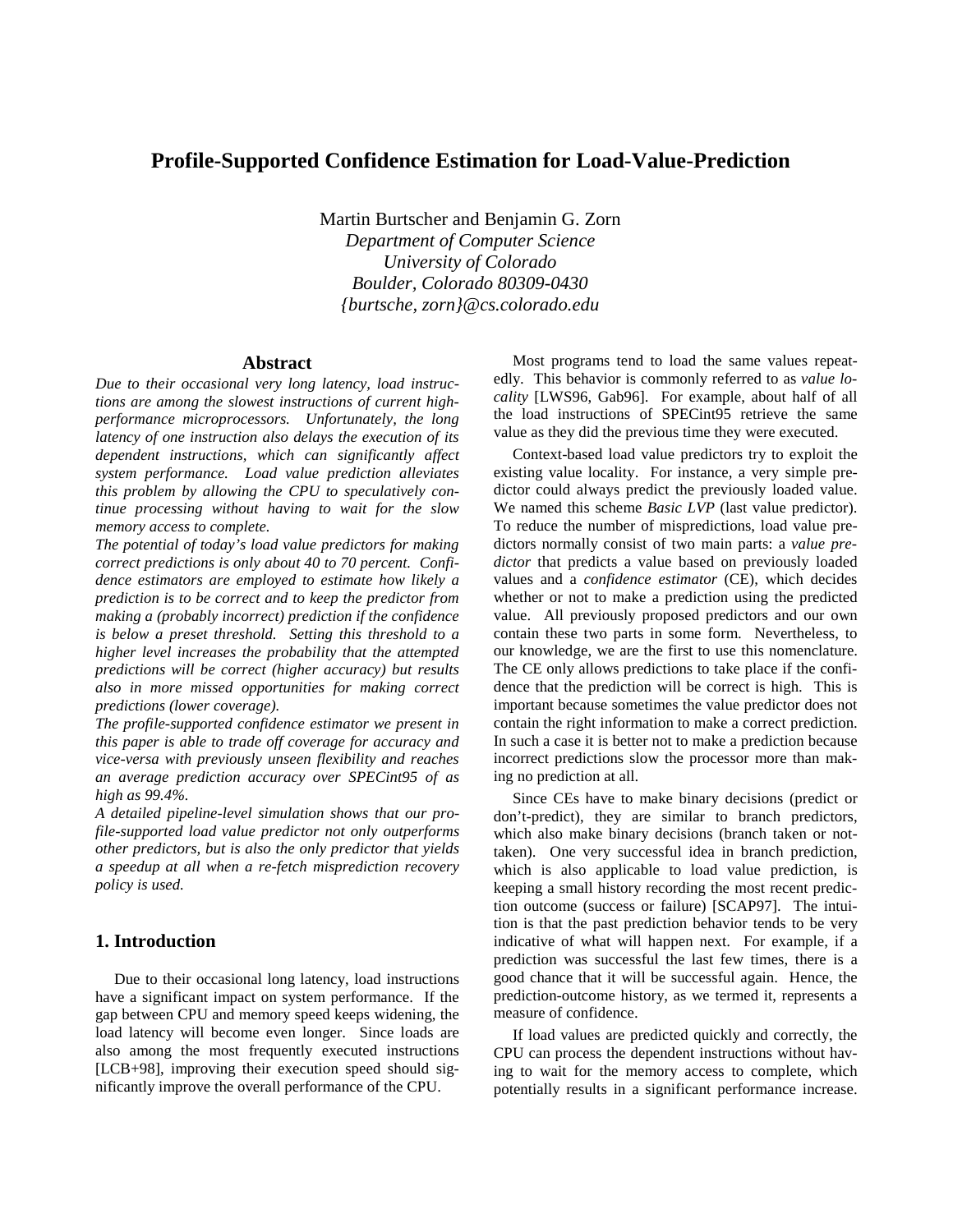Of course it is only known whether a prediction was correct once the true value has been retrieved from memory, which can take many cycles. *Speculative execution* allows the CPU to continue execution with a predicted value before the prediction outcome is known [SmSo95]. Because branch prediction requires a similar mechanism, most modern CPUs already contain the necessary hardware to perform this kind of speculation [Gab96].

However, using branch misprediction recovery hardware for load value mispredictions causes all the instructions that follow a misspeculated instruction to be purged and *re-fetched*. This is a very costly operation and makes a high prediction accuracy paramount.

Unlike branches, which invalidate the whole execution path if mispredicted, mispredicted loads only invalidate the instructions that depend on the loaded value. In fact, even the dependent instructions per se are correct, they just have to be *re-executed* with the correct input value(s). Consequently, a significantly better recovery mechanism for load misspeculation would only have to re-execute the instructions that are dependent on the mispredicted load. Such a recovery policy is much less susceptible to mispredictions and favors a higher coverage, but may be prohibitively hard to implement [GrPa98].

We devised a load value predictor with a prediction outcome history-based confidence estimator that performs very well, in particular with the simpler re-fetch policy with which no other predictor is able to attain a speedup. Our predictor also outperforms all the other predictors we looked at with a re-execution policy, as preliminary pipeline-level simulations show. Section 5.4 provides more detailed results.

## **2. Predictor architecture**

Figure 2.1 shows the elements of a confidence-based load value predictor. The largest component is an array (cache) of 2n lines for retaining confidence information and previously fetched values. The hashing hardware is used to generate an *n*-bit index out of the load instruction's address (and possibly other processor state information). Finally, the decision logic computes whether a prediction should be made based on the confidence information.

All the predictors in this paper use *PC div 4 mod 2<sup>n</sup>* as a hash-function<sup>1</sup>. Better hash-functions probably exist. However, an investigation thereof is beyond the scope of this paper.

When a prediction needs to be made, the hash-function computes an index to select a cache line. The value stored in the selected line (or one of the stored values if there are multiple) becomes the predicted value, and the decision logic decides whether a prediction should be attempted with this value.

Once it is known whether a prediction was correct, the value in the cache line that was used for making the prediction is replaced by the true load value and the corresponding confidence information is updated to reflect the prediction outcome.



Figure 2.1: The components of a load value predictor with a confidence estimator (shaded).

## **3. Related work**

Lipasti et al. [LWS96] describe an untagged last value predictor (predicts the previously fetched load value) to exploit the existing load value locality. Their predictor utilizes saturating up/down counters as confidence estimators. In Section 5.4, we compare our predictor to theirs.

Gabbay's dissertation proposal [Gab96] introduces a tagged last value predictor and a tagged stride predictor (predicts the previously fetched load value plus an offset). Both predictors use the tags as confidence estimators. Load instructions, as opposed to other types of instructions, exhibit virtually no stride behavior. Therefore, we exclude the stride predictor from our comparison since we feel that the extra hardware to store the strides is not cost effective.

Wang and Franklin [WaFr97] are the first to propose a multi-value predictor. It keeps the last four distinct values per line and uses the pattern of the last six accesses as index into an array of saturating up/down counters for confidence estimation. It has the highest prediction accuracy of all the predictors currently in the literature. Nevertheless, our predictor considerably outperforms theirs as the comparison in Section 5.4 shows.

In the area of branch prediction, a significant amount

-

<sup>&</sup>lt;sup>1</sup> The  $div$  4 eliminates the two least significant bits which are always zero since the processor we use requires instructions to be aligned.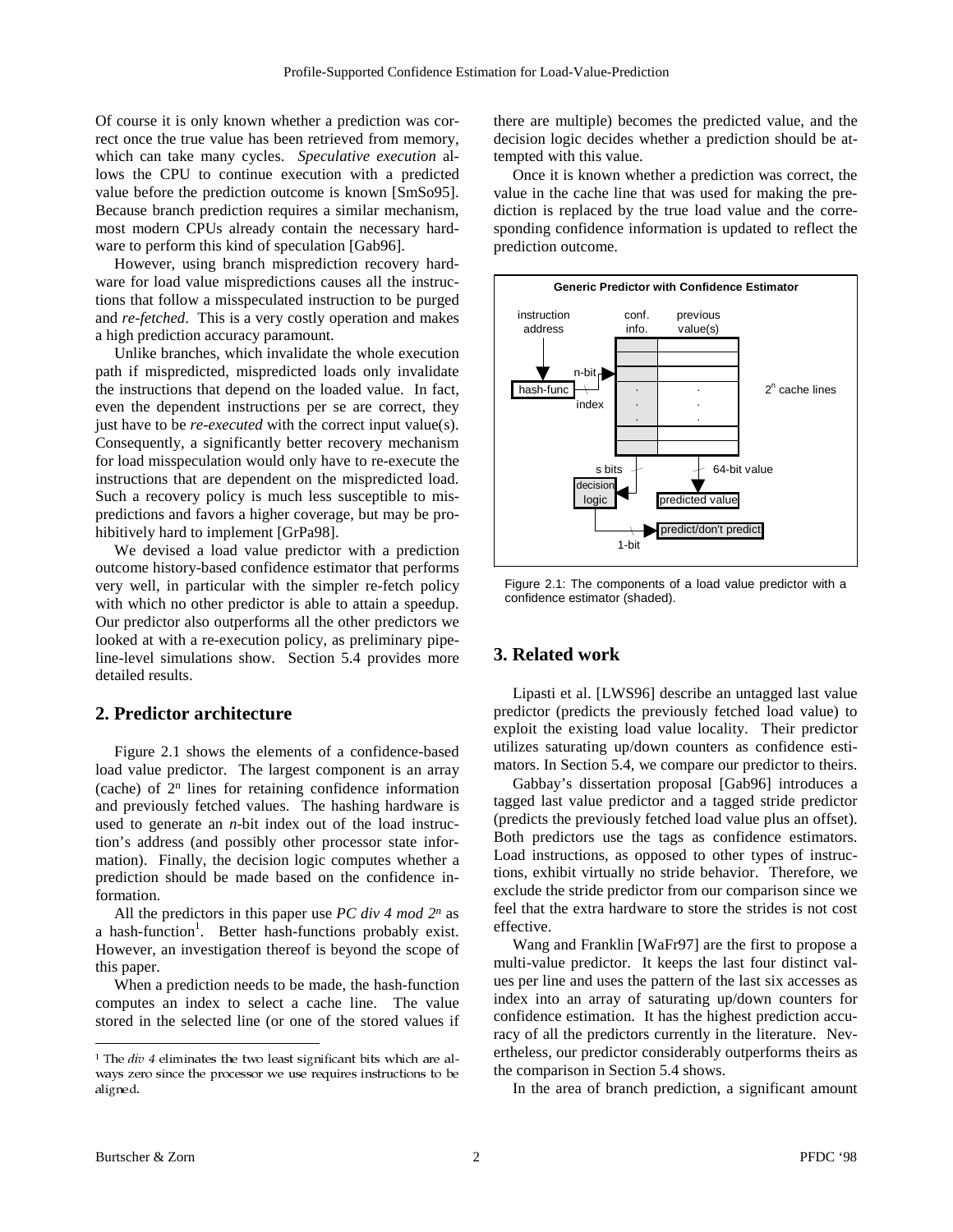of related work exists. Yeh and Patt [YePa92, YePa93] describe sets of two-level branch predictors and invent a taxonomy to distinguish between them. We adopt one of their designs for use as a confidence estimator in our load value predictor.

Sechrest, Lee, and Mudge [SLM95] refine some of Yeh and Patt's two-level predictors by studying and describing how to program the static predictor components. They distinguish between profile-based and algorithmic approaches. We discuss both schemes in Section 5.1.

## **4. Methodology**

All our measurements are performed on the DEC Alpha AXP architecture [DEC92].

To obtain the actual load values, we instrumented the binaries using the ATOM tool-kit [EuSr94, SrEu94], which allowed us to elegantly simulate the proposed predictor in software and to easily change its parameters.

For our detailed pipeline-level simulations we use the Superscalar back-end of AINT [Pai96]. It is configured to emulate a processor similar to the DEC Alpha 21264 [KMW98]. The final paper will contain a description of the parameters like the instruction window size etc.

#### **4.1 Benchmarks**

We use the eight integer programs of the SPEC95 benchmark suite [SPEC95] for our measurements. These programs are well understood, non-synthetic, and compute-intensive, which is ideal for processor performance measurements. They are also quite representative of desktop application code, as Lee et al. found [LCB+98]. Table 4.1 gives relevant information about the SPECint95 programs.

We use the larger ref-inputs and the more optimized peak-versions of the programs (compiled using DEC GEM-CC with *-migrate -std1 -O5 -ifo -g3 -non\_shared*). The binaries are statically linked, which enables the linker to unify the different global object tables (GOTs). This significantly reduces the number of run-time constants that are loaded during execution [SrWa94]. All programs are run to completion. The result is approximately 87.8 billion executed load instructions per simulation. Note that the few floating point load instructions contained in the binaries are also measured and that load immediate instructions are not taken into account since they do not access the memory and therefore do not need to be predicted.

An interesting point to note is the uniformly high percentage of load instructions executed by the programs. About every fifth instruction is a load. This is in spite of good register allocation and GOT removal.

Another interesting point is the relatively small num-

ber of load sites that contribute most of the executed load instructions. For example, less than 5% of the load sites make for 90% of the executed loads. Only 43% of the load sites are executed at all.

In these benchmarks, an average of 52.3% of the load instructions fetch the same value as they did the previous time they were executed and 69.5% fetch a value that is identical to one of the last four distinct values fetched.

| Information about the SPECint95 Benchmark Suite |                   |            |        |                             |       |        |        |  |  |
|-------------------------------------------------|-------------------|------------|--------|-----------------------------|-------|--------|--------|--|--|
|                                                 | total executed    |            | load   | load sites that account for |       |        |        |  |  |
| program                                         | load instructions |            | sites  | Q50                         | Q90   | Q99    | Q100   |  |  |
| compress                                        | 10.537 M          | (17.5%)    | 3,961  | 17                          | 58    | 81     | 690    |  |  |
| gcc                                             | 80 M              | (23.9%)    | 72.941 | 870                         | 5,380 | 14,135 | 34,345 |  |  |
| qo                                              | 8,764 M           | $(24.4\%)$ | 16,239 | 204                         | 1,708 | 4.221  | 12,334 |  |  |
| ijpeg                                           | 7.141 M           | (17.2%)    | 13,886 | 42                          | 187   | 423    | 3,456  |  |  |
|                                                 | 17.792 M          | (26.7%)    | 6.694  | 42                          | 138   | 312    | 1,932  |  |  |
| m88ksim                                         | 14.849 M          | (17.9%)    | 8,800  | 52                          | 216   | 456    | 2,677  |  |  |
| perl                                            | 6.207 M           | (31.1%)    | 21,342 | 44                          | 169   | 227    | 3,586  |  |  |
| vortex                                          | 22,471 M          | (23.5%)    | 32,194 | 57                          | 585   | 3,305  | 16,651 |  |  |
| average                                         | 10.980 M          | (21.8%)    | 22.007 | 166                         | 1.055 | 2,895  | 9.459  |  |  |

Table 4.1: The number of load instructions contained in the binaries (load sites) and executed by the individual programs (in millions 'M') of the SPECint95 benchmark suite. The numbers in parentheses denote the percentage of all executed instructions that are loads. The quantile columns show the number of load sites that contribute the given percentage  $(e.g., Q50 = 50%)$  of executed loads.

#### **4.2 Metrics for load value predictors**

The ultimate metric for comparing load value predictors is the speedup attained by incorporating a given predictor into a CPU. Unfortunately, speedups are dependent on the architectural features of the underlying CPU. Therefore, non-implementation specific metrics are also valuable.

A value predictor with a *confidence estimator* can produce four prediction outcomes: correct prediction, incorrect prediction, correct non-prediction, and incorrect nonprediction. We denote the number of times each of the four cases is encountered by PCORR, PINCORR, NPCORR, and NPINCORR, respectively. To make the numbers independent of the number of executed load instructions, they are normalized such that their values sum to one.

Normalization:  $PCORR + PINCORR + NPCORR + NPINCORR = 1$ 

Unfortunately, these four numbers do not represent adequate metrics for comparing predictors. For example, it is not clear if predictor A is superior to predictor B if predictor A has both a higher PCORR and a higher PINCORR than predictor B. Instead, we use standard metrics for confidence estimation, which have recently been adapted to and used in the domain of branch prediction and multi-path execution [JRS96, GKMP98]. To our knowledge, we are the first to use these standard metrics in the domain of load value prediction.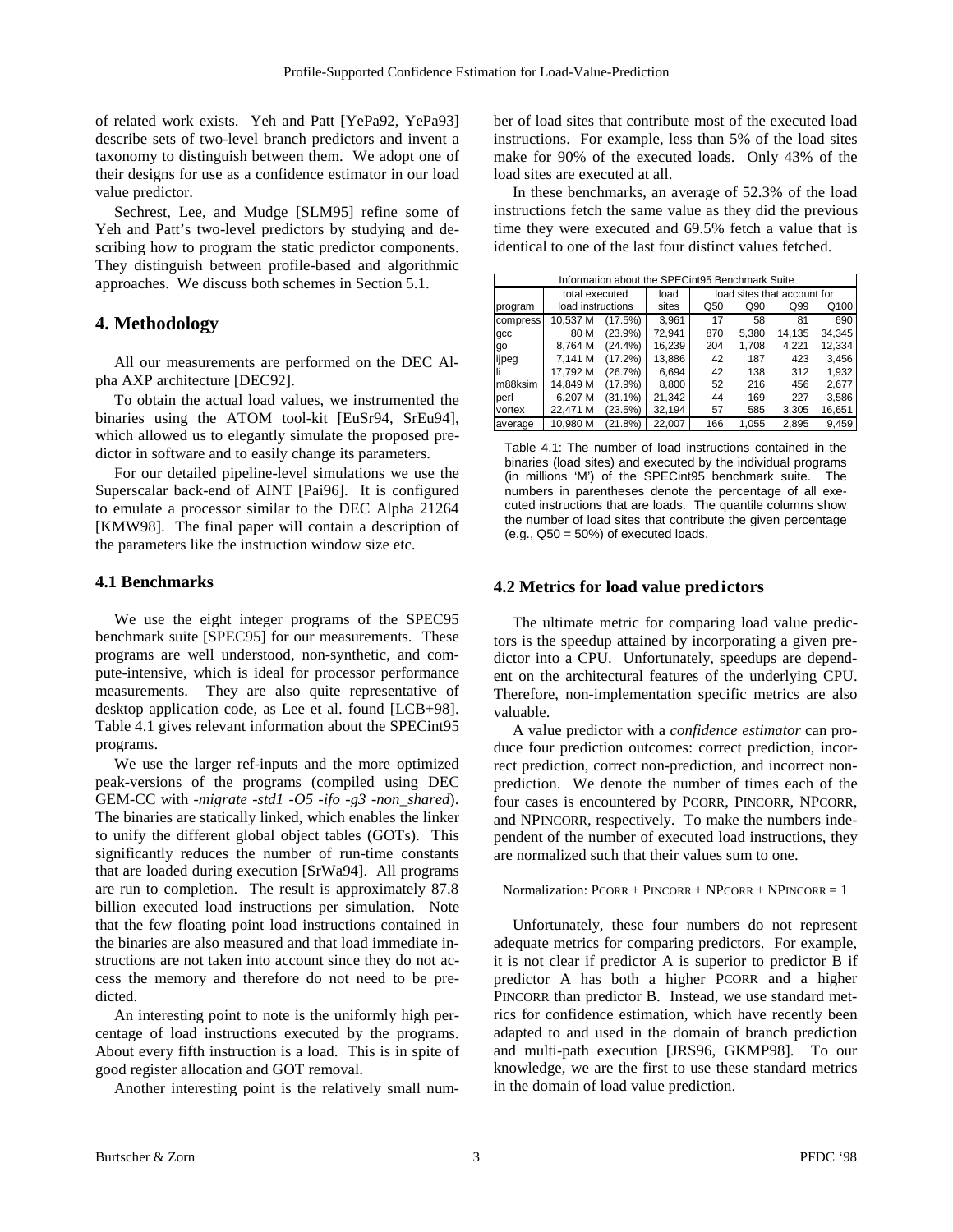• Accuracy: 
$$
Acc = \frac{PCORR}{PCORR + PINCORR}
$$

• Coverage: 
$$
C_{\text{OV}} = \frac{P_{\text{CORR}}}{P_{\text{CORR}} + NP_{\text{INCORR}}}
$$

• Potential:  $P_{OT} = P_{CORR} + NP_{INCORR}$ 

The POT represents the fraction of predictable values, which is a property of the value predictor alone and is independent of the confidence estimator. However, if the potential is low, even a perfect confidence estimator is unable to make many correct predictions.

The ACC represents the probability that a prediction is correct and the COV represents the fraction of predictable values identified as such. Together they describe the quality of the confidence estimator. The accuracy is the more important metric, though, since a high accuracy translates into many correct predictions (which save cycles) and few incorrect predictions (which cost cycles), whereas a high coverage only translates into better utilization of the existing potential.

Note that ACC, COV, and POT fully determine PCORR, PINCORR, NPCORR, and NPINCORR given that they are normalized.

## **4.3 Cross-validation**

Cross-validation is a technique incorporated to exclude self-prediction. It is used throughout this paper (where applicable) and works as follows: one program is removed from the set of benchmark programs, the behavior of the remaining programs is measured to tune the prediction hardware, and then the program that was removed is run on this hardware. This process is repeated for every program in the set. Thus, the performance of all the programs is evaluated using only knowledge about other programs.

### **5. Results**

#### **5.1 Prediction outcome histories**

In addition to tags and saturating counters, the branch prediction literature also describes histories that record the recent prediction successes and failures as a very successful idea [SCAP97]. We found this to be true in the domain of load value prediction as well. In fact, prediction outcome histories (as we call them) are much better suited for load value prediction than tags and saturating counters because they scale better, they allow accuracycoverage pairs to be chosen at a much finer granularity, and they yield much higher accuracies.

If such histories are to be used as a measure of confi-

dence, it is necessary to know which ones are (normally) followed by a correct prediction and which ones are not.

Heuristics and algorithms to do this exist. For example, Sechrest et al. [SLM95] describe a scheme that first looks for repeating patterns and then falls back to population counting if none can be detected. They named this scheme *(algo)*. As an alternative, they suggest running a set of programs and recording their behavior. This profile-based approach is called *(comp)*. We use the (comp) scheme for our predictor since it performs considerably better and is much more flexible than (algo).

To better explain how (comp) works, we present Table 5.2, which shows the output of a 4-bit history run based on SPECint95 behavior. The second row of the table, for instance, states that a *failure, failure, failure, success* history (denoted by *0001*) is followed by a successful last value prediction 26.9% of the time. Of all the encountered histories, 2.7% were *0001*.

The table shows the sum over all the benchmarks and is for illustration purposes only. The results presented in the subsequent sections were generated using crossvalidation (Section 4.3).

| <b>SPECint95 Last Value Predictability</b> |                          |      |  |  |  |  |  |
|--------------------------------------------|--------------------------|------|--|--|--|--|--|
| history                                    | predictability occurance |      |  |  |  |  |  |
| 0000                                       | 6.9                      | 32.2 |  |  |  |  |  |
| 0001                                       | 26.9                     | 2.7  |  |  |  |  |  |
| 0010                                       | 19.1                     | 2.9  |  |  |  |  |  |
| 0011                                       | 49.9                     | 1.6  |  |  |  |  |  |
| 0100                                       | 34.3                     | 2.9  |  |  |  |  |  |
| 0101                                       | 33.6                     | 1.9  |  |  |  |  |  |
| 0110                                       | 44.9                     | 1.3  |  |  |  |  |  |
| 0111                                       | 59.4                     | 2.2  |  |  |  |  |  |
| 1000                                       | 24.2                     | 2.7  |  |  |  |  |  |
| 1001                                       | 46.3                     | 1.8  |  |  |  |  |  |
| 1010                                       | 66.8                     | 1.9  |  |  |  |  |  |
| 1011                                       | 66.1                     | 1.9  |  |  |  |  |  |
| 1100                                       | 53.1                     | 1.6  |  |  |  |  |  |
| 1101                                       | 57.2                     | 1.9  |  |  |  |  |  |
| 1110                                       | 52.3                     | 2.2  |  |  |  |  |  |
| 1111                                       | 96.6                     | 38.3 |  |  |  |  |  |

Table 5.2: Predictability and occurrence split up by history pattern. The predictability signifies the percentage of last value predictable loads following the given histories. The occurrence denotes the percentage of the time the respective history was encountered.

Note that it is not necessary to make a prediction following every history with a greater than 50% probability of resulting in a correct prediction. Rather, the predict/don't-predict threshold can be set anywhere. The optimal setting depends on the characteristics of the CPU the prediction is going to be made on.

If only a small cost is associated with making a missprediction (e.g., re-execute), it is probably wiser to predict a larger number of load values, albeit also a larger number of incorrect ones. If, on the other hand, undoing speculative operations takes a long time and should therefore be avoided (e.g., re-fetch), it makes more sense not to predict quite as many loads but to be confident that the ones that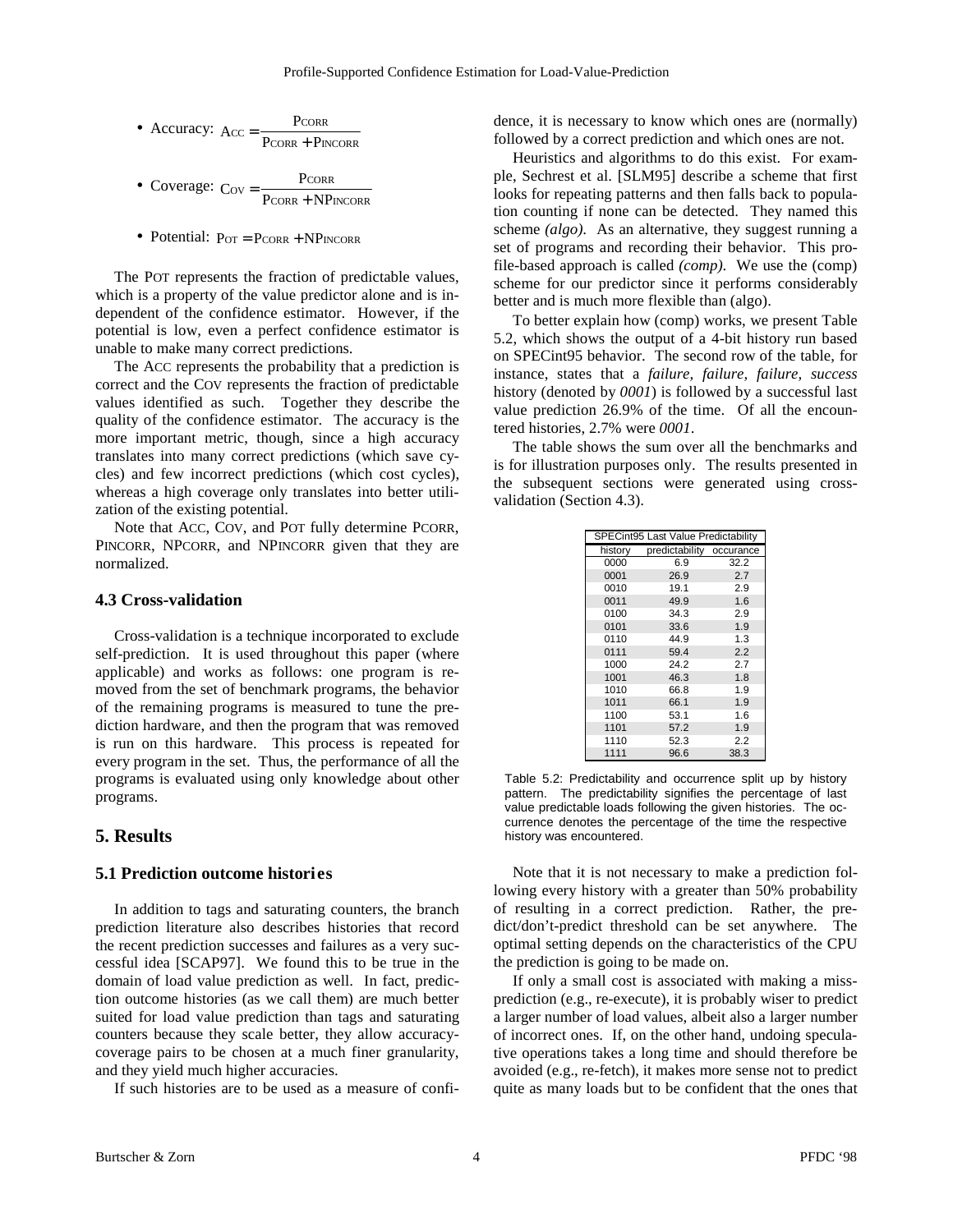are predicted will most likely be correct.

If we want to be highly confident that a prediction is correct, say 96.6% confident, the decision logic would only allow predictions for those histories that have a predictability of greater than or equal to 96.6%, i.e., only for history *1111* in our example. This threshold would result in 38.3% of all loads being predicted (of which 96.6% would be correct for our benchmark suite).

As the example illustrates, four history bits are enough to reach an average accuracy in the high nineties (for our benchmarks), which other proposed predictors cannot reach. With longer histories, our approach yields even higher accuracies and more correct predictions.

#### **5.2 The SSg(comp) Last Value Predictor**

Based on these encouraging results, we designed a load value predictor that consists of a *last value predictor* (LVP) and a *prediction outcome history-based confidence estimator*. The histories are stored in the confidence information field of the cache-lines (see Figure 2.1). The confidence estimator is similar to Yeh and Patt's SSg branch predictor [YePa93], programmed with Sechrest et al.'s (comp) approach. Hence we call our predictor *SSg(comp) LVP*.

Predictions are performed as described in Section 2. Once the prediction outcome is known, a new bit is shifted into the history of the selected cache line and the oldest bit is shifted out (lost). If the true value is equal to the value in the cache, a one is shifted in, otherwise a zero is shifted in. Then the value in the cache is replaced by the true value.

We decided to use a direct-mapped cache since we empirically observed few conflicts with moderate cache sizes. While this might be an artifact of our benchmarks, even much larger programs will not create significantly more conflicts as long as their active working set of load instructions does not exceed the capacity of the cache.

Note that, unlike instruction and data caches, predictor caches do not have to be right all the time. Hence, neither tag nor valid bits are a requirement. We decided to omit both since having them would only result in a virtually immeasurable increase in accuracy, which we believe does not justify the extra hardware.

#### **5.3 SSg(comp) LVP results**

All the results for the SSg(comp) last value predictor are generated using cross-validation (Section 4.3). Before every run all cache entries are initialized with zeros.

Figure 5.1 shows the attainable accuracy-coverage pairs (by varying the threshold) for different cache sizes when ten-bit histories are used. The numbers are averages over the eight SPECint95 programs. Values closer to the upper right corner are better.

The broad range in both dimensions is quite apparent and, hardly surprising, the larger the predictor the better its performance. However, it is also visible that both the performance and the delivered potential reach the saturation point at about 4096 entries.

Figure 5.2 is similar to the previous figure except now the cache size is held constant at 1024 entries and the length of the histories is varied. Again, longer histories perform better. Saturation sets in at about ten bits.

Note that we performed a much broader investigation of the parameter space but cannot include all the results. We picked Figure 5.1 and Figure 5.2 because they are quite representative of the generally observed behavior.



Figure 5.1: Accuracy-coverage pairs for different cache sizes and 10-bit histories. Each dot corresponds to a threshold (in 2% increments). The numbers in parentheses denote the potential of the respective predictor configuration.



Figure 5.2: Accuracy-coverage pairs for different history sizes and 1024-entry caches. Each dot corresponds to a threshold (in 2% increments).

#### **5.4 Predictor comparison**

This section compares several load value predictors: a *Basic LVP* (without confidence estimator), a *Tagged LVP*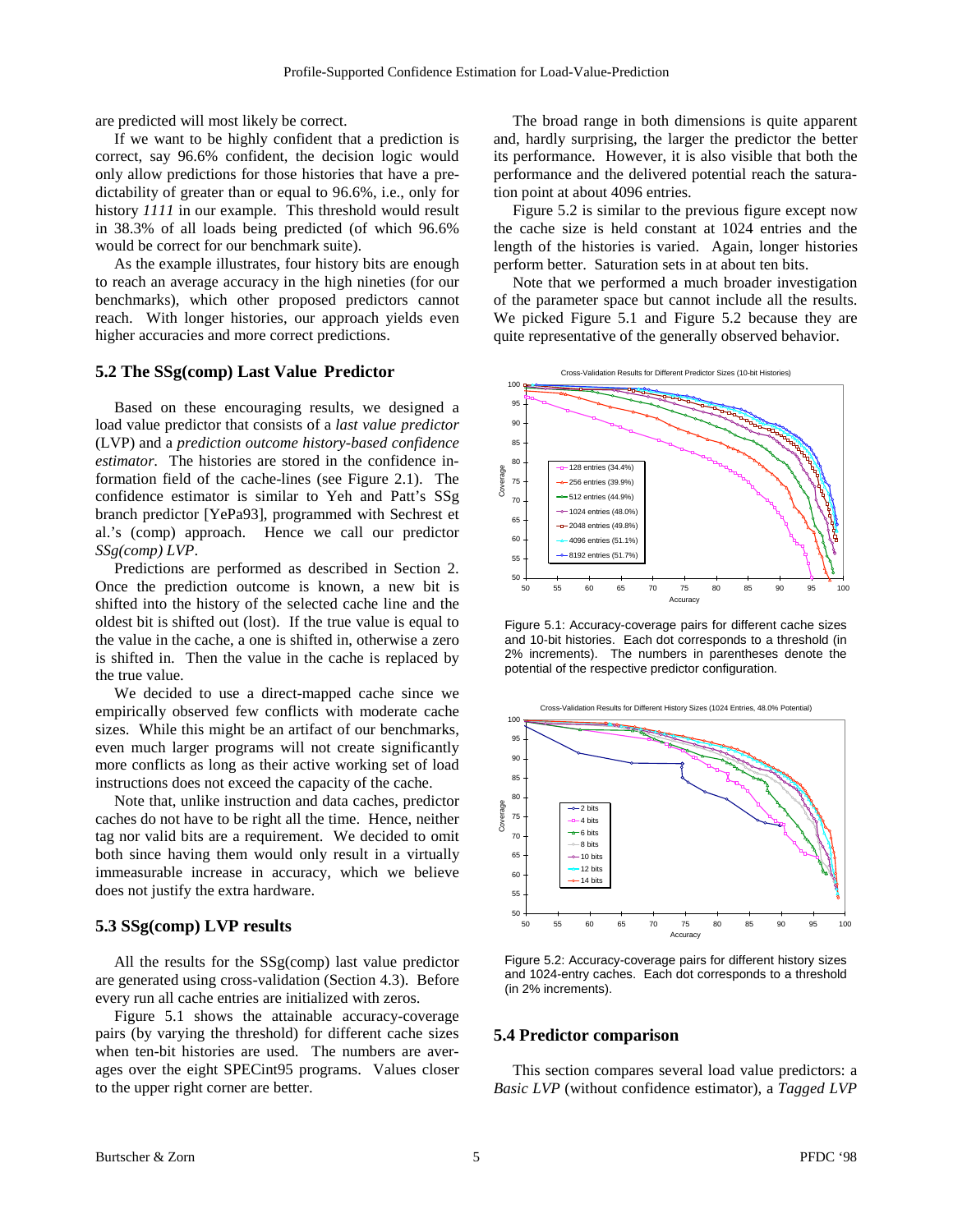[Gab96], a *Bimodal LVP* [LWS96], our *SSg(comp) LVP*, an *SSg(algo) LVP*, and a *Last Distinct 4 Values* predictor [WaFr97]. We also look at increasing the data cache size as an alternative to adding a load value predictor.

To make the comparison between the predictors as fair as possible, all are allowed space to hold 2048 values plus whatever else they require to support that size. This results in approximately 19 kilobytes of state, which we find reasonable given that the DEC Alpha 21264 processor incorporates two 64 kilobytes L1 caches on chip [KMW98].

Table 5.3 shows the hardware cost of the five predictors in number of state bits. The table also lists the potential of the individual predictors.

| Hardware Cost and Potential of several 2048-entry Predictors |            |           |           |  |  |  |  |
|--------------------------------------------------------------|------------|-----------|-----------|--|--|--|--|
|                                                              | state bits | rel. cost | potential |  |  |  |  |
| <b>Basic LVP</b>                                             | 131072     | 100.0%    | 49.85%    |  |  |  |  |
| Tagged LVP (19-bit tags)                                     | 169984     | 129.7%    | 49.85%    |  |  |  |  |
| Bimodal LVP (3-bit counters)                                 | 137216     | 104.7%    | 49.85 %   |  |  |  |  |
| SSq LVP (8-bit histories)                                    | 147456     | 112.5 %   | 49.85 %   |  |  |  |  |
| SSq LVP (14-bit histories)                                   | 159744     | 121.9%    | 49.85%    |  |  |  |  |
| <b>Last Distinct 4 Values</b>                                | 217600     | 166.0%    | 48.41%    |  |  |  |  |

Table 5.3: Hardware cost in number of state-bits and the potential of various load value predictors.

The *Basic LVP* requires the smallest number of state bits (sum of counter, cache, history, tag, and valid bits). Since Alphas are 64-bit machines, every value in the cache counts as 64 bits. Consequently, the *Basic LVP* requires 131,072 bits of storage. This is our base case.

The *Tagged LVP* augments the *Basic LVP* with a tag per cache line. If we assume a 4GB address space, the tags have to be 19 bits long for a 2048-entry cache. This scheme requires 29.7% more storage than the base case. Predictions are only made if the tag matches and after each prediction the value and the tag is updated.

The *Bimodal LVP* incorporates a 3-bit saturating up/down counter per line. McFarling named this scheme *Bimodal* [McF93]. We found 3-bit counters and always updating the values to work the best. Predictions are only made if the counter value is greater or equal to a preset threshold, which can be varied between one and seven. This scheme only requires 4.7% additional hardware. In spite of this marginal increase, it performs a great deal better than the first two schemes, including the more hardware intensive one.

Our *SSg(comp) LVP* is 12.5% above the base case when 8-bit histories are used and 21.9% with 14-bit histories. The *(algo)* predictors require the same amount of state.

The *Last Distinct 4 Values* predictor is rather complex and stores four distinct values per line, so the cache only has 512 lines. The bit count for this scheme is 66.0% over the base case. It incorporates 4-bit saturating up/down counters as part of the confidence estimator.

However, the counters are only allowed to count up to twelve [WaFr97], which limits the possible threshold values to one through twelve.

Figure 5.3 and Figure 5.4 show how the confidence estimators of different predictors perform with a small (1024 entries) and a large (8192 entries) configuration, respectively.



Figure 5.3: Accuracy-coverage pairs of different predictors with 1024-entry caches. The dots correspond to various thresholds. The numbers in parentheses denote the potential of the respective predictor.



Figure 5.4: Accuracy-coverage pairs of different predictors with 8192-entry caches. The dots correspond to various thresholds. The numbers in parentheses denote the potential of the respective predictor.

Note that the *Basic LVP* is not visible. Its coverage is 100% but its accuracy is only about 50% in both cases. The *Tagged LVP* and the two *(algo)* schemes allow no variability and are therefore each represented by a single point.

With eight history bits, our predictor outperforms all other predictors except the 14-bit *SSg(algo) LVP*. We take this as evidence that prediction outcome histories are indeed better suited for load value prediction than other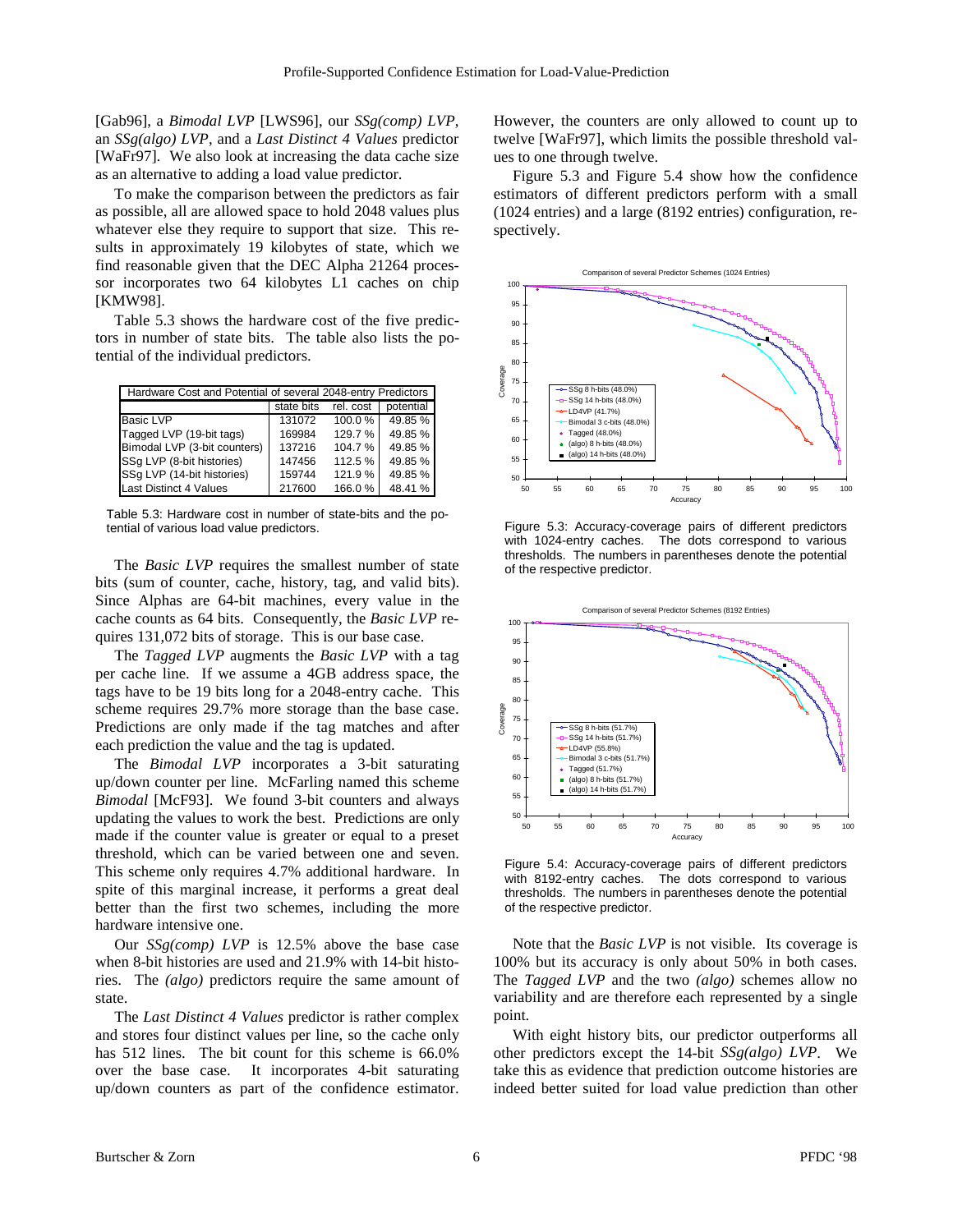approaches. Our 14-bit *SSg(comp) LVP* outperforms all other predictors. Note how much larger its range of accuracy-coverage pairs is in both figures and how much higher an accuracy it can reach in comparison to the other predictors.

All the predictors benefit from an increase in size. However, our measurements with infinite caches show that the 8192-entry results are already close to the limit for all predictors and that our predictor maintains its superiority. LD4VP profits the most from going from 1024 entries to 8192 entries. That is because LD4VP stores four values per cache line, which results in four times fewer cache lines and consequently more aliasing.

Figure 5.5 shows the speedups measured using a detailed pipeline simulation of a microprocessor similar to the DEC Alpha 21264. The displayed results are the speedups of gcc (one of the SPECint95 programs). It is the shortest running program but at the same time one of the hardest to predict and has by far the largest number of load sites (Table 4.1).

The results are given for both a re-fetch and a reexecute misprediction recovery policy. For predictors that allow multiple threshold values, the best result is listed. The thresholds that yield the highest speedup are, seven (out of seven) for the *Bimodal LVP* both for refetch and re-execute, 97% for *SSg(comp)* with re-fetch, 73% for *SSg(comp)* with re-execute, twelve (out of twelve) for *LD4VP* using re-fetch and eleven using reexecute.

*Bimodal LVP*, *SSg(algo) LVP*, and *LD4VP* perform quite well with a re-execute policy. Nevertheless, *SSg(comp) LVP* outperforms them. However, the simple and low cost *Bimodal* scheme gets very close to the performance of *SSg(comp)* and might therefore be the predictor of choice when re-execution is employed.



Figure 5.5: Attainable speedups of gcc on a DEC Alpha 21264-like processor (the cut-off negative speedup percentages for re-fetch are -46.6%, -40.3%, and -15.1% for Basic, Tagged, and SSg(algo), respectively).

With the much simpler re-fetch mechanism [GrPa98], which most of today's CPUs already contain and therefore the more likely recovery mechanism in the near future, our *SSg(comp) LVP* is the only predictor to yield a performance improvement. Furthermore, when using refetch, our confidence estimator only makes a prediction if all history bits are ones. This means that the decision logic becomes trivial; it only has to look for this one pattern, which will make it very fast.

In the re-execute case, the optimal threshold for our predictor is 73%, which amounts to about 1100 history patterns causing a prediction (out of 16384). It is not feasible to look for this large number of patterns using comparators. Rather, one would probably use the pattern as an index into a preprogrammed 1 bit by 16384 ROM that returns a one for those histories that should trigger a prediction and a zero otherwise. The ROM effectively represents a second level of indirection. Performing two table lookups per cycle should be feasible since current branch predictors also comprise two levels.

The rightmost column in Figure 5.5 denotes the speedup resulting from doubling the simulated processor's L1 data-cache. Despite this hardware increase of 564,224 state-bits, the resulting speedup does not even reach the speedup of our *SSg(comp) LVP*, which requires four times less hardware.

Doubling the L1 data-cache reduces its load miss-rate from 2.5% to 1.2%. Obviously, there is not much potential for improvement left. We can only conclude that above a certain cache size, it makes more sense to add a load value predictor than to increase the cache size.



Figure 5.6: Average percentage of dissimilar prediction outcomes when using profile-based prediction (comp). The weighted percentages are weighted by the relative occurrence of the non-equal history patterns.

One last point we would like to address is the fact that our predictor is profile-based and needs to be "preprogrammed", which might seem inconvenient. As we already mentioned, this is not a problem in case of re-fetch